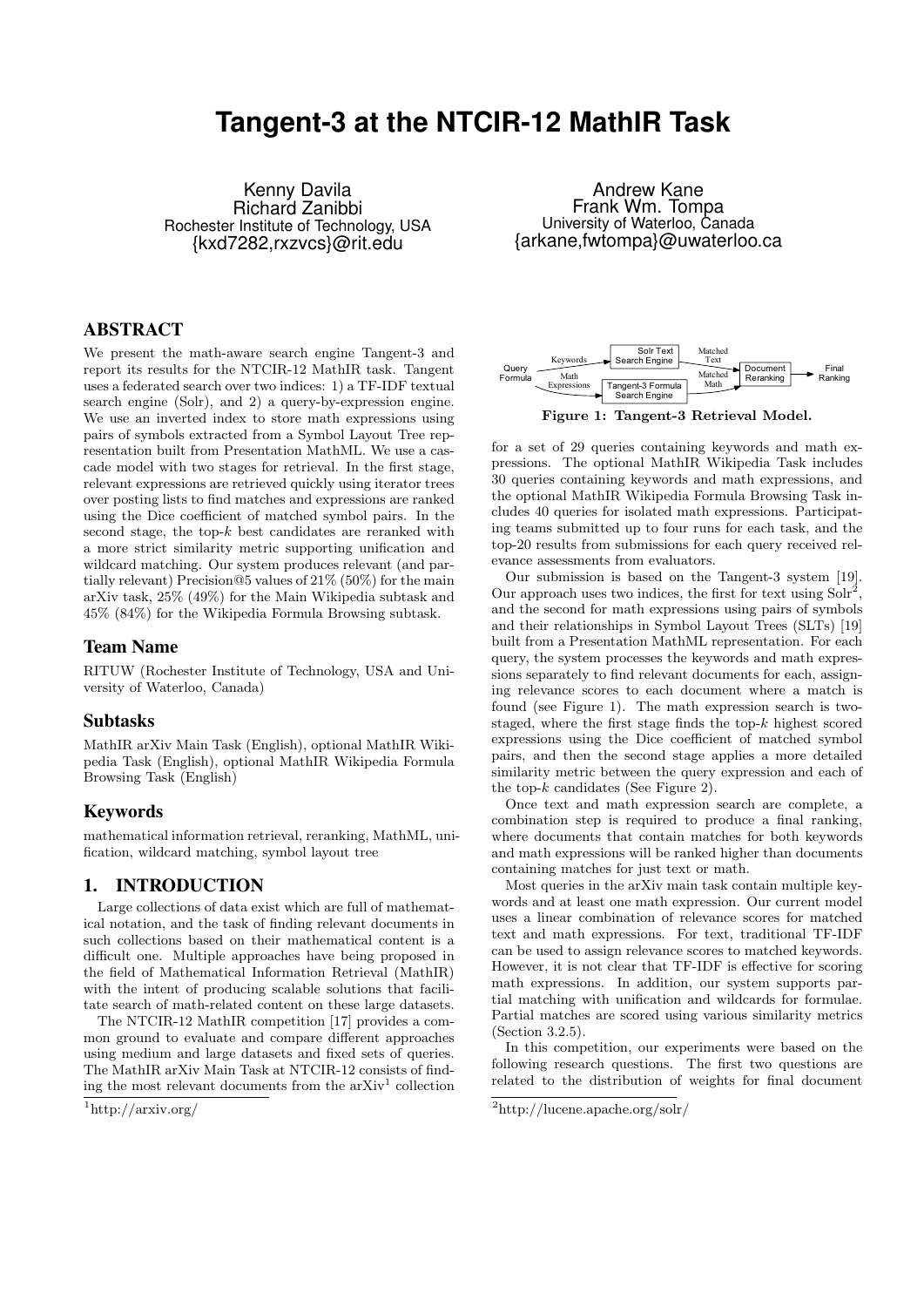ranking: RQ1. How to assign weights to keywords and math expressions in a single query? and RQ2. Should larger math expressions have heavier weights? The last four questions are related to the similarity metric used for math expressions: RQ3. How good is the approximated Dice coefficient similarity metric without matching constraints? RQ4. What is the effect of applying matching constraints to the Dice coefficient similarity metric during re-ranking? RQ5. How does unification affect perceived similarity between math expressions? RQ6. How does the Dice Coefficient similarity metric compare to the Maximum Subtree Similarity (MSS) [19] metric?

## 2. RELATED WORK

Existing techniques for formula retrieval are described in this section. Depending on the primitives used for formulae representation, we have divided these techniques into textbased, tree-based, and spectral.

Text-Based Approaches. Math expressions are structured data typically represented as trees. Text-based approaches require linearization of math expressions in order to represent them as strings. Normalization procedures like generalization and canonicalization are applied to ensure that equivalent math expressions can be matched on their flat representation. Generalization techniques replace variable names with generic identifiers to allow matching of equivalent expressions using different variable names [9]. Canonicalization sorts the elements within a math expression based on the commutativity of certain operations to achieve a consistent representation [9, 12, 13, 18].

Linearization masks significant amount of structure, but it allows taking advantage of optimized text search engines. Most text-based approaches use TF-IDF (term frequencyinverse document frequency) for retrieval [8, 13].

Tree-Based Approaches. Trees are used to represent either formula appearance or semantics. Expressions are indexed as complete trees, along with their subtrees to support partial matching. It is possible to compress the trees by storing identical subtrees uniquely [5]. Exact trees and/or subtrees can be matched, but some methods consider similarity matching using metrics like the tree-edit distance [6]. The substitution tree [2] has been used to create indices for operator trees in the Math Web Search systems [3].

One method adapts TF-IDF retrieval for SLTs, using vectors of subexpressions, along with subexpressions where arguments are replaced by wildcards [7]. SLTs are modified, normalizing argument order for commutative operators and representing operator precedences. Text in the paragraphs preceding and following formulae are added to provide contextual features for improved ranking [16].

Spectral Approaches. These approaches use paths or partial subtrees rather than complete subtrees as retrieval primitives. This can improve recall through more flexible partial matching of expressions (e.g. in the SLT for  $x_a^2$ ,  $x^2$ is a subtree, but  $x_i^2$  is not). Nguyen et al. convert operator trees to a bag of 'words' representing individual arguments and operator-argument triples [10]. A lattice is defined over generated word sets for formulae, and a breadth-first search starting from the query formula set is used to find similar formulae. Hiroya and Saito [4] use bags of paths from the root to each operator and operand in an operator tree, with an inverted index used for retrieval. The large number of possible paths from the root make this technique brittle.

The *Tangent* search engine uses *relative* positions of symbols in SLTs to create a bag of symbol pairs representation [14, 19], along with extensions to represent matrix and grid structures [11]. This representation supports partial matches well, while preserving enough information to return exact matches. Formula similarity is defined by the harmonic mean for the percentage of matched pairs in the query and a candidate (i.e., Dice's coefficient).<sup>3</sup> A Dice coefficient variant incorporating symbol pair frequencies was found to perform similarly [14]. This technique combined with keyword retrieval in Solr produced the highest Precision@5 result for the NTCIR-11 math retrieval task (92%) [1].

The Tangent-3 system [19] incorporates a two-stage retrieval model with an optimized search engine based on symbol pairs sets, using the Dice coefficient similarity metric for candidate selection, and then a reranking stage using the Maximum Subtree Similarity (MSS) metric [19]. In this paper, we take advantage of the improvements in the Tangent-3 system and evaluate the effect of using various scoring metrics for MathIR (see Section 4).

# 3. METHODOLOGY

In this work, we use a simple model where keywords and math expressions in a query are processed separately and results are then combined to produce a final document ranking as illustrated in Figure 1.

## 3.1 Text Retrieval

The text retrieval component of Tangent-3 is unchanged from Tangent-2 [11]. We have used Solr which provides an inverted index and TF-IDF scoring algorithm. The text similarity score used in our system is provided by Solr's Disjunction query, which applies TF-IDF to multiple fields of a document. For a single field, Solr scores a document d for query  $q = \{t1, ..., tn\}$  by:

$$
s_t(q,d) = c(q,d)idn(q) \sum_{t \in q} \sqrt{freq(t,d) \cdot idf(t)^2} \cdot norm(t,d)
$$

where c is the ratio of query terms  $(t_i)$  matched in the document,  $idn(q) = \sqrt{\sum_{t \in q} idf(t)^2}^{-1}$  normalizes the squared  $idf$ values,  $freq(t, d)$  the number of times t appears in d, and  $norm(t, d)$  is the normalized number of tokens in the field (in our case, body text or title).

To emphasize title text, the score for the title field is doubled, and then the maximum of the title and body text scores is returned as the final text score.

## 3.2 Formula Retrieval

The Tangent-3 formula search engine [19] employs a twostage cascading search [15] for fast retrieval and intuitive rankings (see Figure 2). Queries are parsed into a Symbol Layout Tree (SLT, see Figure 3), which is then traversed from the root, generating tuples of the form  $(s_1, s_2, R, \#)$ with ancestor symbol  $s_1$ , descendant symbol  $s_2$ , edge label sequence R from  $s_1$  to  $s_2$ , and a count  $(\#)$ . Two parameters control the maximum path length between symbols in tuples (the window size,  $w$ ) and whether to include tuples for symbols at the end of writing lines (EOL).

<sup>&</sup>lt;sup>3</sup>Given query tree  $T_q$  and candidate tree  $T_c$  with symbol pair sets  $F_q$  and  $F_c$ , Dice's coefficient of similarity is given by  $\frac{2|F_q \cap F_c|}{|F_q|+|F_c|}$ .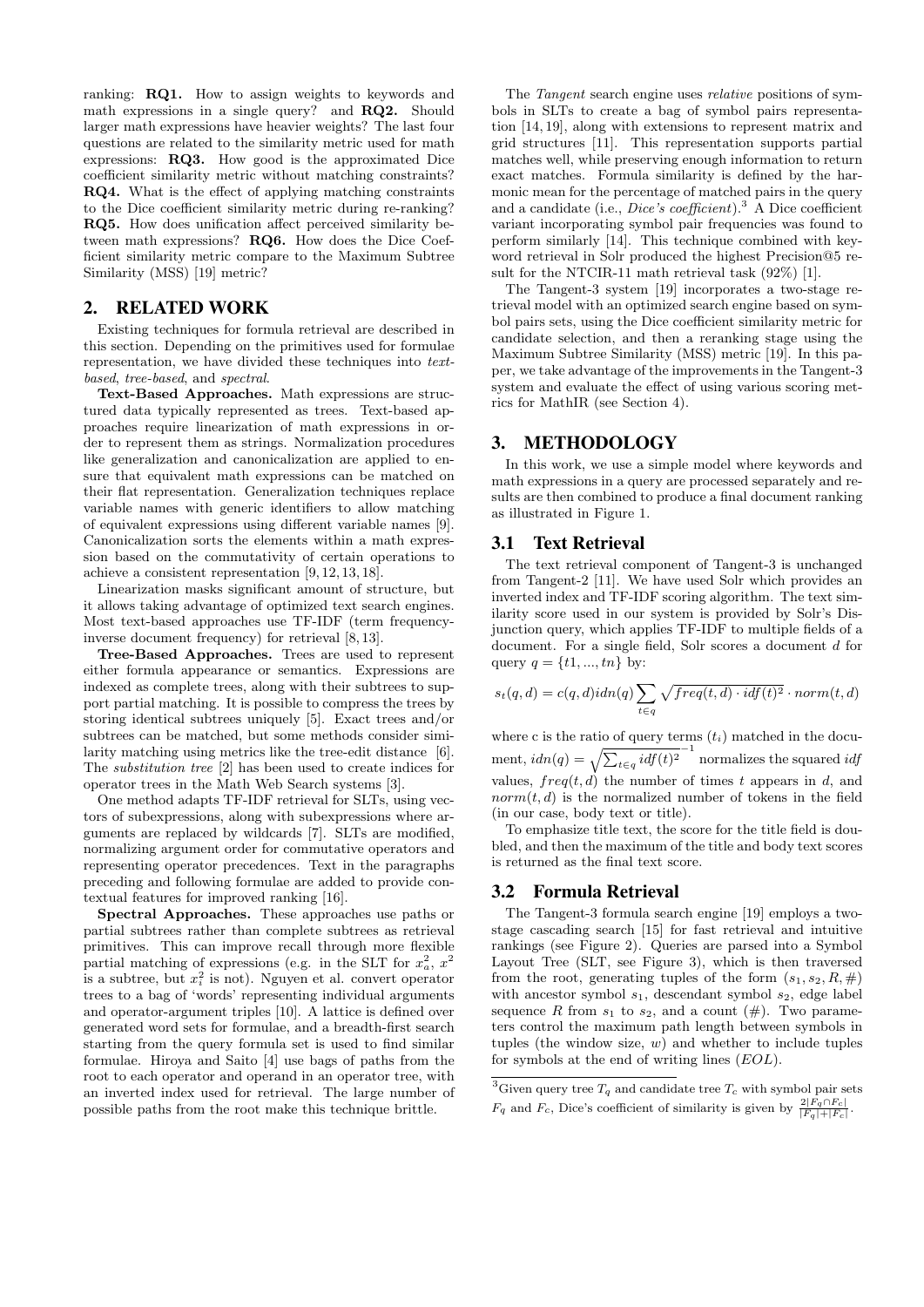

#### Figure 2: Tangent-3 Formula Search Engine.



Figure 3: Query Formula with Corresponding SLT. The query has one wildcard, and a tabular structure.

After parsing, the candidate selection retrieval stage (the *core engine*) ranks a given number of expressions  $k$  by matching query tuples, using an inverted index mapping symbol pair relationships to expressions and counts (see Sections 3.2.2 and 3.2.3). Tuples with one wildcard are expanded, but tuples with two wildcards are ignored for efficiency.

The initial ranking weights matched vs. unmatched symbol pairs in the query and candidates. The second (reranking) stage finds an approximate best matching subtree (see Section 3.2.4) and re-scores candidates for the query using a detailed similarity metric (see Section 3.2.5)

#### *3.2.1 Representation*

To use greedy unification, we also add a crude representation SLTs in Tangent-3 use a unified representation of all parenthesized subexpressions regardless of their interpretation (for example, as function arguments vs. parenthesized matrices). of type. We describe these in more detail elsewhere [19].

Every node has a label, and a node's type (number, variable, operator, etc.) is reflected in its label. If a node's label includes an exclamation mark (e.g., V!), the type is the label prefix up to the (first) exclamation mark. Node labels starting with an asterisk (\*) have type wildcard, and other node labels without exclamation marks have type operator.

Labeled edges in the SLT capture the spatial relationships between objects represented by the nodes. With respect to a given object O, nine axes reflect the following relationships: next, within, element, above, below, pre-above, pre-below, over and under. The 'element' relationship references the next element appearing in row-major order inside a structure represented by M! (matrices, tabular structures, and parenthesized expressions).

An SLT is rooted at the leftmost object on the main writing line of the formula it represents. Figure 3 shows an example of an SLT, where for simplicity, unlabeled edges represent the next relationship and the type prefixes are omitted. Additional details on tuple generation from this representation are available in our previous work [19].

#### *3.2.2 Index*

Indexing of math expressions is done through the core

engine of Tangent-3. Since runtime performance is a high priority, the core engine uses a customized inverted index data structure implemented in C++.

The input to the indexer is a set of document names and the extracted mathematical formulae found in each document. Each formula is converted to a set of tuples that serve as index and search "terms."

At index time, an inverted index is built over the given document-formula-tuple relationships. The index includes postings lists that map each tuple to all formulae containing that tuple. In order to return document information for query results, the engine stores postings lists mapping each formula identifier to the identifiers of the documents containing those formulae, along with their positions in documents.

More details about the core engine index, its data structures and additional optimizations can be found in our previous work [19].

#### *3.2.3 Candidate Selection*

The core engine is the first retrieval stage in Tangent-3, quickly finding the top- $k$  highly relevant matches for a formula. The engine ranks these top- $k$  formulae using Dice's coefficient over tuples, counting the number of tuples that overlap between the query and a candidate formula using the query iterators. In addition, the engine evaluates only a subset of the query language functionality to allow the use of a fast and simple ranking algorithm that can still find a good set of candidate results. For example, the core engine supports limited wildcard functionality.

Query processing follows the architecture shown in Figure 2. First, the query is parsed into an SLT, and tuples are extracted. Then wildcard tuples are expanded, the associated postings lists for each tuple are found, iterators over these lists are created, and an iterator tree that implements the query is formed. Next, the iterator tree is advanced along formula identifiers in order, the scores are calculated, and the top- $k$  formulae are stored in a heap. During this process, non-wildcard iterators are advanced first so that wildcard iterators only match unallocated tuples. After the iterators are finished, matching formulae and scores are returned along with the associated document names.

## *3.2.4 Reranking: Matching*

Since our formula retrieval system supports partial matching, it requires a detailed matching procedure that involves identifying corresponding parts of the SLTs that represent a query and a candidate match. We base such a correspondence on structural equivalence of those parts. In this context, we refer to those corresponding parts as aligned SLTs.

Formally, we say that SLTs  $T_1$  and  $T_2$  are *aligned* if there is an isomorphism  $f$  mapping nodes from  $T_1$  onto nodes from  $T_2$  such that for every edge  $(n_a, n_b) \in T_1$ , there is a corre-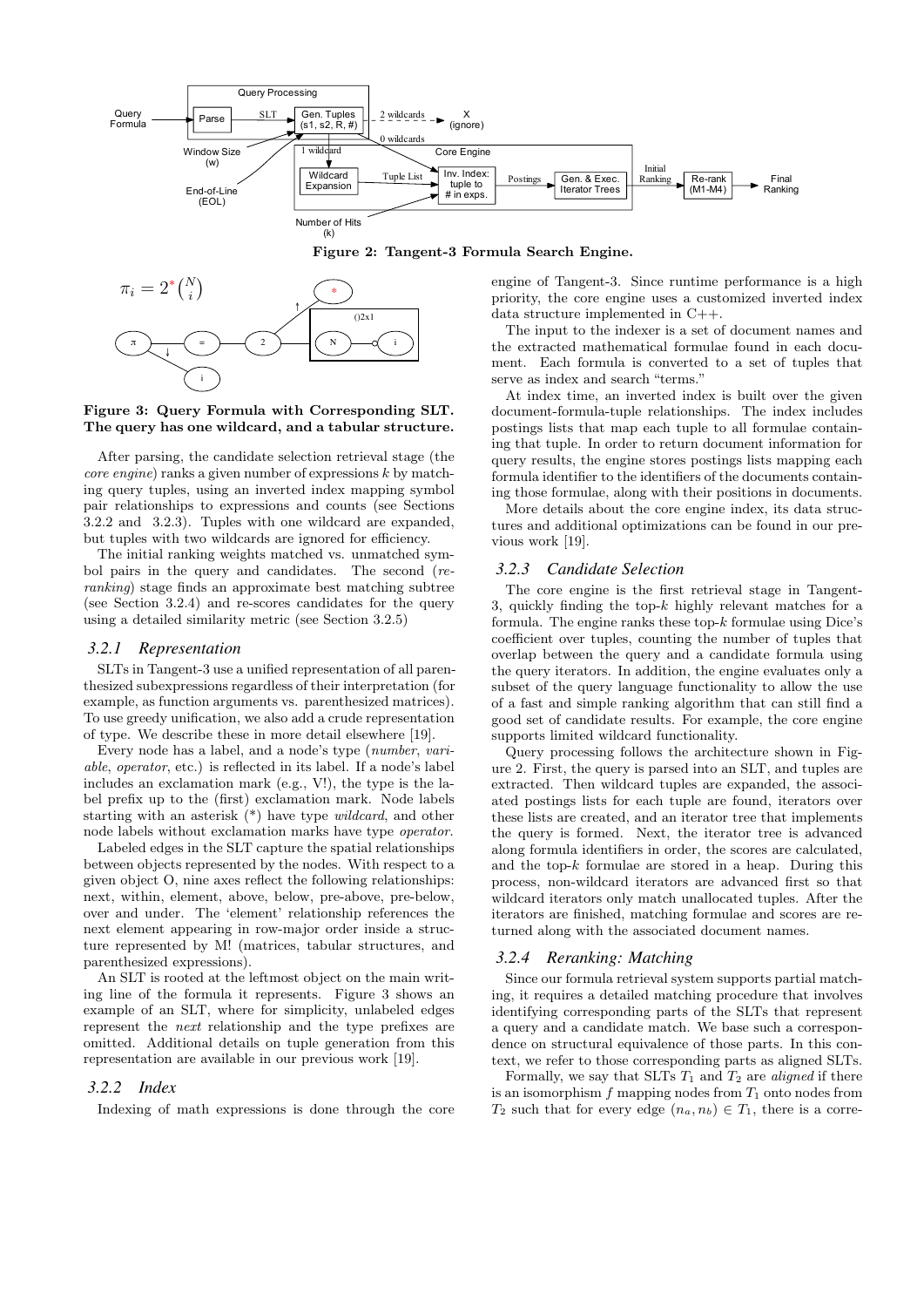Table 1: Tangent-3 greedy wildcard expansion. Wildcards are shown with red asterisks (e.g. \* or \*1\*). Exact matches are shown in green, wildcard matches in red and wildcard expansion anchors in blue. Symbols in black are unmatched.

| Behavior                                   | Query            | Match                                                                              |
|--------------------------------------------|------------------|------------------------------------------------------------------------------------|
| Unrestricted                               | $x + *$<br>$e^*$ | $x+1$<br>$x+y+z+sin(x)$<br>$y + x + z = \frac{\pi}{4}$<br>$f(x) = e^{x+1} + 2$     |
| Restricted<br>by children                  | $*^2 + 1$        | $x^2 + y^2 + 1$<br>$x^2 + y + 1$<br>$x^2 + (y+z)^2 + 1$                            |
| Restricted<br>by binding                   | $*1*^2$ +*1*+1   | $x^2 + x + 1$<br>$(x+1)^2+(x+1)+1$<br>$x^2 + y + 1$                                |
| Horizontal<br>expansion<br>(right)         | $x + * + 1$      | $x + y + 1$<br>$x+y+z+1$<br>$x+y-z+1$<br>$x+\frac{1}{2+x}$ – 3z+1                  |
| Horizontal<br>expansion<br>$(\text{left})$ | $*+1$            | $x + y + z + 1$<br>$\alpha = f(x + y + 1, x^2)$<br>$f(x, y) = \frac{1}{x + y + 1}$ |

sponding edge  $(f(n_a), f(n_b)) \in T_2$  that has the same label. (Note that node labels in aligned trees need not match.).

In addition, approximate matches might also involve unification which in this context means simple substitutions of symbols in one SLT by alternative symbols (e.g.,  $x$  for  $y$ or 3 for 2). When matching  $T_1$  with  $T_2$  and allowing substituted symbols, it is important that the substitutions are consistent when determining that  $T_1$  and  $T_2$  match approximately. We identify candidate sets of nodes in  $T_1$  that can be consistently relabelled to match  $T_2$ .

A greedy matching algorithm is applied to find the approximately best alignment between a given query SLT  $T_q$ and a candidate SLT  $T_c$ . The algorithm tests all potential alignments between  $T_q$  and  $T_c$  and selects the alignment that has the maximum value for a given similarity metric. For each candidate alignment, the procedure applies a greedy unification algorithm that attempts to maximize the number of nodes with matching labels after substitution. In the end, the best alignment found is used to define the similarity score between query and candidate. Additional definitions, theorems and algorithms describing our basic matching procedure in detail can be found elsewhere [19].

Wildcards in queries can be expanded to match subtrees of the candidte SLT. Additional restrictions are applied to ensure that wildcards with the same name are bounded consistently to the same subtrees. The number of potential alignments between a query and a candidate grows quicklywhen the number of wildcards increases because wildcards can be expanded to match subtrees of any arbitrary size.

To keep our greedy matching algorithm efficient, we only expand wildcards if certain conditions are met. For example, we always expand wildcards completely if they are located at leaf nodes of the query SLT. Otherwise, we only allow horizontal expansion which means matching elements to the right on the same baseline by following 'next' links in the SLT. We expand wildcards horizontally until we find a node in the candidate that can be matched with the 'next' child of the wildcard node in the query. We restrict horizontal expansion if the wildcard node has children other than a 'next' child. When the root of the query subtree is a wildcard and it is horizontally expandable, we treat it as a special case and allow left-side horizontal expansion to match parents of the current alignment root located on the same baseline on the candidate expressions. Examples of different types of wildcard expansions behaviors are shown in Table 1.

## *3.2.5 Reranking: Scoring*

Because the whole SLT for an arbitrary query formula will not necessarily align with the SLT for an arbitrary candidate match formula, we need to consider subtrees of the SLTs that can be aligned. In so doing, we need to allow (but penalize) situations in which superfluous or mismatched symbols might appear in the query or in the candidate match. We wish to balance the amount of structural match with the number of symbols that are identically preserved, but also take into account the size of the "excess" unmatched structure and the extent to which wildcards engulf candidate nodes.

We suggest the following properties for a scoring function (see Figure 4): alignments with more matched symbols, and especially identical symbols, in close proximity to each other score higher than those with fewer matched symbols or more disconnected matches; if two candidates score equally with respect to matched symbols and their proximity, the one with fewer superfluous symbols scores higher; and everything else being equal, alignments with more matched symbols that are identical scores higher. Finally, alignments in which wildcards match only a few symbols score higher than alignments with large parts absorbed by wildcards.

Tangent-3 uses two different scoring functions: the Dice coefficient of pairs of symbols matched for candidate selection, and Maximum Subtree Similarity (MSS) for re-ranking [19]. Here, we describe these two metrics and add two new variations of the Dice coefficient metric that can be used for re-ranking the candidate set.

First, we define  $Matching(T_q, T_c)$  as a function that returns the approximated maximum subtree between query tree  $T_q$  and candidate tree  $T_c$  as defined in Section 3.2.4. Let  $T_m = \text{Matching}(T_q, T_c)$ . Let  $E_m$  be the set of nodes from  $T_m$ that are exact matches. Let  $U_m$  be the set of nodes from  $T_m$ that are unified matches. Let  $W_m$  be the set of nodes from the candidate in  $T_m$  that are matched by wildcards, and let  $W_q$  be the corresponding set of wildcard nodes from the query in  $T_m$ . Note that  $E_m$ ,  $U_m$ ,  $W_m$  are mutually exclusive subsets of  $T_m$ . Let  $EW_m = E_m \cup W_m$ ,  $EW_q = E_m \cup W_q$ ,  $EWU_m = E_m \cup W_m \cup U_m$  and  $EWU_q = E_m \cup W_q \cup U_m$ . In addition, let  $Pairs(x, w)$  be a function that counts the number of pairs of symbols defined by a set of nodes  $x$  given the window parameter  $w$ . In this case  $x$  will be a subset of nodes from  $T_c$ .

In multiple cases, just using the main scores for some similarity metrics is not enough to distinguish certain matches. To handle these cases, a score vector is formed by adding tie-breakers. A lexicographical comparison between score vectors of two given candidates is used to determine which one ranks higher. The value  $W_m$  that represents the total number of elements in the candidate that were matched to wildcards is used as a tie-breaker in some of the functions proposed. In addition, let WDev be the standard deviation of the number of elements matched to each individual wild-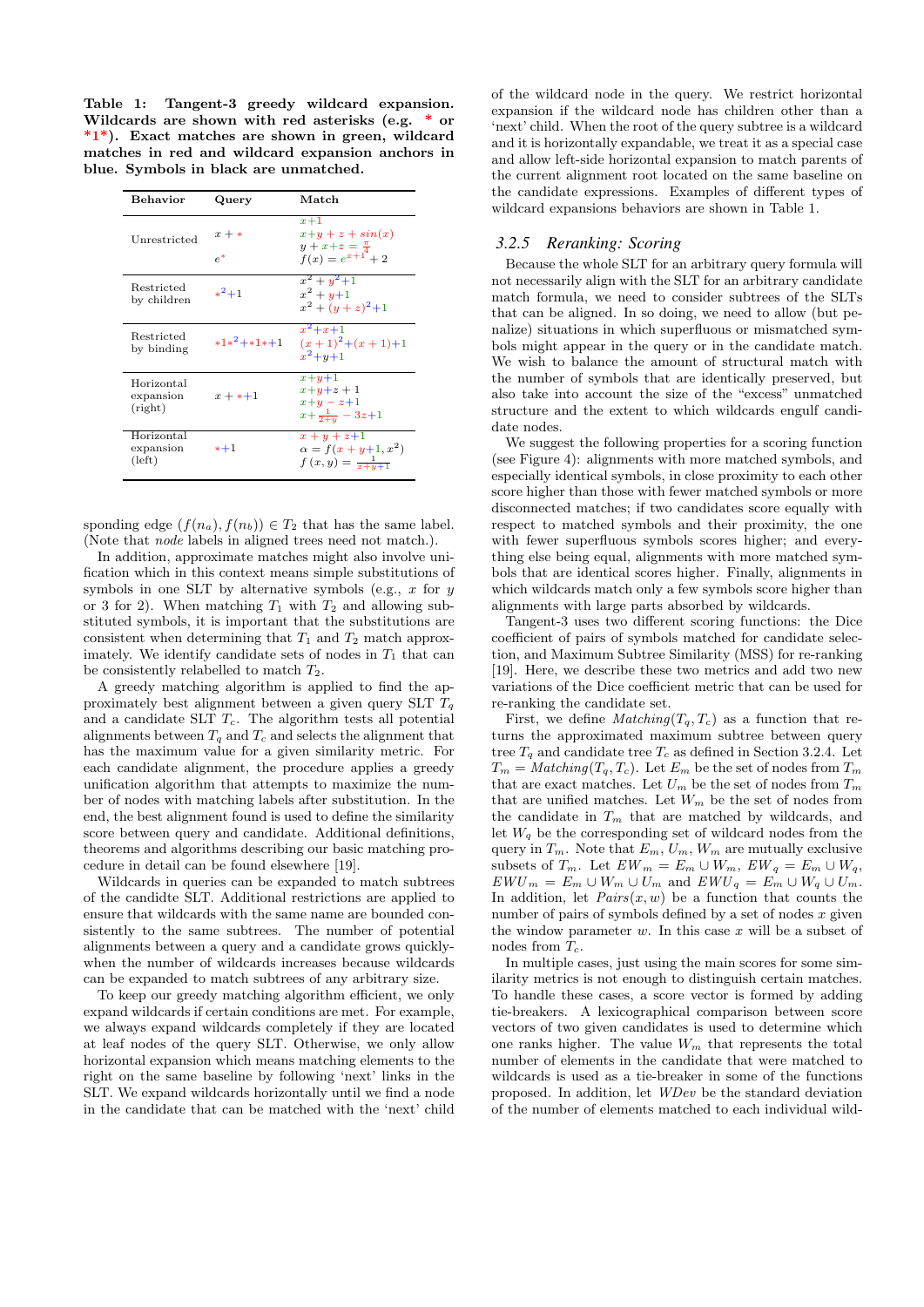

Figure 4: MSS Scoring for Query  $S(k)$ . Candidate formulae are ranked using a triple: 1) unified structural match, i.e., Dice coeff. of query symbol & relationship recall, 2) unmatched symbols (-ve), and 3) matched symbols identical to query symbols. Parentheses are represented as single nodes/symbols.

card in  $W_m$ . Finally, Let  $L_m$  be a score that depends on the left to right location of the root of  $T_m$  in  $T_c$ .  $L_m$  will give preference to subtrees located closer to the root of  $T_c$ .

 $M_1$  - Approximated Dice Coefficient. This is the metric used by the Core Engine for selection of candidates. It is the Dice coefficient of matched pairs of symbols. The metric is considered an approximation because wildcards are not expanded beyond a single symbol, so additional symbols that could be covered by wildcards are considered unmatched by this metric. When the candidate expression and/or query expressions have a depth less than two, this metric considers additional tuples for symbols at the end of writing lines *(EOL)*. Also, note that the core engine does not perform unification.

M<sup>2</sup> - Constrained Dice Coefficient. This is a modified version of function  $M_1$ . Unlike the original metric, this constrained version is computed after finding the largest common subtree using  $Matching(T_q, T_c)$ . As a result, many inconsistent tuple matches will be removed resulting in lower scores for some expressions that  $M_1$  would rank higher. However, matching does consider wildcard expansion resulting in higher scores for some candidates that  $M_1$  would rank lower. The unification algorithm is disabled for this metric. In addition, this metric does not require the usage of additional tuples for symbols at the end of writing lines, instead it does add a dummy pair to the count to deal with small expressions. The  $M_2$  score is defined as:

$$
R_{m2} = \frac{Pairs(EW_q, w) + 1}{Pairs(T_q, w) + 1}, \quad P_{m2} = \frac{Pairs(EW_m, w) + 1}{Pairs(T_c, w) + 1}
$$

$$
M_2 = (\frac{2R_{m2}P_{m2}}{R_{m2} + P_{m2}}, -W_m, -WDev, -L_m)
$$

M<sup>3</sup> - Dice Coefficient with unification. Similar to  $M_2$ , this is also based on the Dice coefficient of matched triplets after matching. However, this metric considers unification during matching and scores unified matches lower than regular matches. The final  $M_3$  is computed as follows:

$$
R_{m3} = \frac{Pairs(EW_q, w) + Pairs(EWU_q, w) + 2}{2(Pairs(T_q, w) + 1)}
$$

$$
P_{m3} = \frac{Pairs(EW_m, w) + Pairs(EWU_m) + 2}{2(Pairs(T_c, w) + 1)}
$$

$$
M_3 = \left(\frac{2R_{m3}P_{m3}}{R_{m3} + P_{m3}}, -W_m, -WDev, -L_m\right)
$$

M<sup>4</sup> - Maximum Subtree Similarity. This metric is the same as defined in our previous work [19]. The only difference is that our newest matching algorithm does wildcard expansion. An example of the sorting produced by this metric is given in Figure 4. The metric is defined as follows:

$$
S = \begin{cases} \frac{2}{\frac{|T_q|}{|EWU_q|} + \frac{|T_q| - 1}{max(|Pairs(EWU_q, 1)|, 0.5)}} & if |EWU_q| > 0\\ 0 & otherwise \end{cases}
$$
  

$$
M_4 = (S, |EWU_m| - |T_c|, |E_m|)
$$

In this function, S represents the harmonic mean of the matched symbols and spatial relationships on the query, to weight large, connected matches higher. The sub-expression  $max(|Pairs(EWU_q, 1)|, 0.5)$  is used to avoid S becoming 0 when no tree edges are matched.

### 3.3 Combining Results

After searching for keywords on the text index and finding documents with matching formulas, these outputs are combined into a single final ranking of documents. For this task, we compute the final score  $s_f$  of a document d for query q using a simple linear combination as follows:

$$
s_f = \alpha \left( \sum_{e \in q} bestmatch(e, d) w_e \right) + (1 - \alpha) s_t (q, d)
$$

where  $\alpha$  is the weight given to the math component of the query,  $bestmatch(e, d)$  is a function that returns the score for the best matching formula in  $d$  for math expressions  $e$ ,  $w_e$  is the relative weight given to math expression e.  $s_t(q, d)$ represents the text search score for document  $d$  as defined in Section 3.1. If there are no keywords on the query  $q$ , then  $s_t(q, d)$  is equal to 1. Note that  $\sum_{e \in q} w_e = 1$  and  $0 \leq \alpha \leq 1$ .

The function  $\mathit{bestmatch}(e, d)$  returns a score vector with m dimensions as defined in Section 3.2.5. The result from  $s_t$  is treated as a vector with the actual text score value on the first dimensions and  $0$  for each of the remaining  $m$ - 1 dimensions. The final score of a document is a vector of scores. Documents are sorted by lexicographical order of these score vectors.

## 4. EXPERIMENTS

In order to investigate how to assign weights to keywords and math expressions, we tested two different ways to assign the value  $\alpha$  representing the weight given to math expressions in the query. The first way is fixed ( $\alpha = 0.5$ ) where math expressions and keywords weigh the same. The second way is *dynamic* defined as  $\alpha = \frac{|E|}{|E|+|T|}$  for each query q, where  $E$  and  $T$  are the sets of all math expressions and keywords in  $q$  respectively.

In order to investigate if larger expressions should have heavier weights than smaller ones on queries with multiple math expressions, we evaluated two different ways to assign the individual weights  $w_e$  assigned to each math expression  $e$  on a given query  $q$ . The first way is *balanced*, where  $w_e = \frac{1}{|E|}$  meaning that all math expressions weight the same independently of their size. The second way is  $by$ size, where larger expressions in the query are given heavier weights using  $w_e = \frac{size(e)}{\sum_{x \in E} size(x)}$ , where  $size(x)$  returns the count of symbols in x.

We configured our system using 4 different settings using combinations of these 2 variables. We used these 4 settings for both the main arXiv tasks and the Wikipedia subtask. We fixed the similarity metric to  $M_3$  as defined in Section 3.2.5. The window size  $w$  was unbounded (all possible pairs)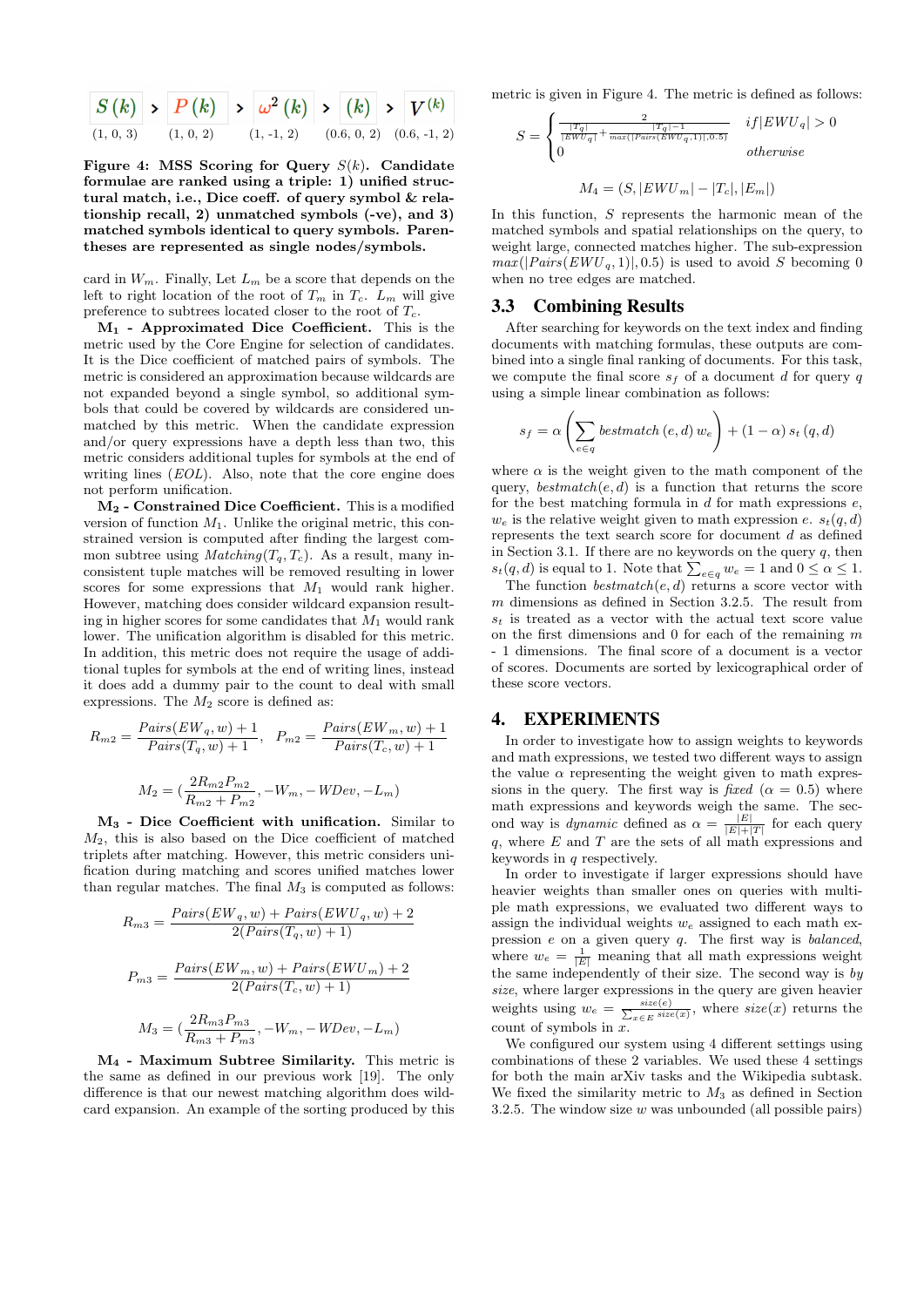|                                                                |        |        | Relevant |        | Partially Relevant |        |        |        |
|----------------------------------------------------------------|--------|--------|----------|--------|--------------------|--------|--------|--------|
| Submission                                                     | P@5    | P@10   | P@15     | P@20   | P@5                | P@10   | P@15   | P@20   |
| MCAT_allfields_lr_unif                                         | 0.2621 | 0.2448 | 0.2046   | 0.1810 | 0.5586             | 0.5483 | 0.5126 | 0.4707 |
| MCAT_allfields_nowgt_unif                                      | 0.2828 | 0.2379 | 0.2184   | 0.1948 | 0.5448             | 0.5345 | 0.5149 | 0.4897 |
| $RITUW_ArXiv_run1 (\alpha$ -fixed $w_e$ -by-size)              | 0.2069 | 0.1517 | 0.1126   | 0.0948 | 0.4966             | 0.3966 | 0.3310 | 0.2879 |
| RITUW_ArXiv_run2 ( $\alpha$ -fixed w <sub>e</sub> -balanced)   | 0.2069 | 0.1517 | 0.1126   | 0.0948 | 0.4966             | 0.3966 | 0.3310 | 0.2879 |
| RITUW_ArXiv_run3 ( $\alpha$ -dynamic w <sub>e</sub> -by-size)  | 0.1379 | 0.1138 | 0.1034   | 0.0914 | 0.4897             | 0.4586 | 0.4207 | 0.3983 |
| RITUW_ArXiv_run4 ( $\alpha$ -dynamic w <sub>e</sub> -balanced) | 0.1379 | 0.1138 | 0.1034   | 0.0914 | 0.4897             | 0.4586 | 0.4207 | 0.3983 |
| Ideal Pool Ranking                                             | 0.6966 | 0.5586 | 0.4644   | 0.4086 | 0.9655             | 0.9552 | 0.9172 | 0.8828 |
|                                                                |        |        |          |        |                    |        |        |        |

Table 3: NTCIR-12 optional MathIR Wikipedia Task. Precision@K Results using TREC evaluation tool

|                                                               | Relevant |        |        |        | Partially Relevant |        |        |        |
|---------------------------------------------------------------|----------|--------|--------|--------|--------------------|--------|--------|--------|
| Submission                                                    | P@5      | P@10   | P@15   | P@20   | P@5                | P@10   | P@15   | P@20   |
| ICST_WikiMainTask                                             | 0.4733   | 0.3767 | 0.2978 | 0.2617 | 0.8533             | 0.7900 | 0.7133 | 0.6600 |
| RITUW_wiki_run1 ( $\alpha$ -fixed w <sub>e</sub> -by-size)    | 0.2533   | 0.2367 | 0.2089 | 0.1983 | 0.4933             | 0.4833 | 0.4889 | 0.4733 |
| RITUW_wiki_run2 ( $\alpha$ -fixed w <sub>e</sub> -balanced)   | 0.2533   | 0.2467 | 0.2156 | 0.2017 | 0.4933             | 0.4900 | 0.4822 | 0.4700 |
| RITUW_wiki_run3 ( $\alpha$ -dynamic w <sub>e</sub> -by-size)  | 0.1600   | 0.1300 | 0.1244 | 0.1267 | 0.3867             | 0.3633 | 0.3733 | 0.3617 |
| RITUW_wiki_run4 ( $\alpha$ -dynamic w <sub>e</sub> -balanced) | 0.1600   | 0.1400 | 0.1311 | 0.1300 | 0.3800             | 0.3667 | 0.3644 | 0.3583 |
| Ideal Pool Ranking                                            | 0.8400   | 0.6967 | 0.5956 | 0.5133 | 0.9467             | 0.9400 | 0.9289 | 0.9217 |

for the Wikipedia main subtask, and it was set to 2 for the arXiv main task because of memory limitations for larger index. Final submissions can be described as:  $\alpha$ -fixed w<sub>e</sub>-bysize,  $\alpha$ -fixed w<sub>e</sub>-balanced,  $\alpha$ -dynamic w<sub>e</sub>-by-size,  $\alpha$ -dynamic  $w_e$ -balanced. Table 2 shows results using Precision@K for  $K = \{5, 10, 15, 20\}$  on MathIR arXiv Main Task for relevant and partially-relevant matches. Table 3 shows the same evaluation metrics on optional MathIR Wikipedia Task. For space reasons, we have only included submissions from other systems containing highest scores for any category.

Note that a TREC evaluation tool was used to compute Precision $@K$  for all participants. This tool's default behavior re-ranks documents with the same score based on their ids. Systems like ours use internal tie-breakers that were not submitted as part of the final score, and as a result Precision@K values were affected by re-ranking of documents. If we use the original ranks submitted, our best submission (RITUW\_wiki\_run2) obtains higher precision values (P@5, P@10, P@15, P@20) of (26.21%, 20.00%, 16.32%, 13.62%) for relevant results and (54.48%, 45.52%, 39.08%, 35.17%) for partially-relevant results on the MathIR arXiv Main Task, and (25.33%, 25.00%, 22.00%, 20.50%) for relevant results and (49.33%, 49.33%, 48.67%, 47.67%) for partially-relevant results on the optional MathIR Wikipedia Task. Complete precision values for all submission are available in the main NTCIR-12 MathIR competition paper [17].

In all result tables, we have included additional rows for "Ideal Pool Ranking" representing the performance of an ideal system with perfect relevance-based ranking for all results in each pool. This represents a soft upper bound for the current pool of results that does not consider additional relevant and partially-relevant documents/formulas in the collection that might be absent from each pool. In addition, we have included rows for "Re-ranking Upper Bound" in Tables 5 and 6 to represent the maximum Precision@K values that our system could get if the top-1000 candidates selected by the core are re-ranked according to their relevance scores.

In order to address our research questions regarding similarity between math expressions, we tested 4 different metrics for the optional MathIR Wikipedia Formula Browsing Task. Table 4 shows results using Precision $@K$  for  $K = \{5, 10, 15, 20\}$  on this task for relevant and partially-

relevant matches. Table 5 shows the same evaluation when the submitted ranks are used without reranking ties by document name. For metrics  $M_1$ ,  $M_2$  and  $M_3$ , w was unbounded (all pairs). Finally, Table 6 shows our Precision@K results for this task for relevant and partially-relevant matches divided between queries with and without wildcards. There were a total of 20 concrete queries (without wildcards) and 20 wildcard queries in the workload.

In terms of space, our system required 8,348.39 MB in hard drive to index all formulas in the arXiv collection and 580.51 MB for the Wikipedia dataset. These quantities require between 2.0 and 2.5 times that space when loaded into RAM. In terms of run time, we had the following (mean, minimum, maximum, median) times (in seconds): MathIR arXiv Main Task (27.54, 2.77, 178.51, 16.014) and optional MathIR Wikipedia Task (37.83, 1.33, 176.06, 33.84). In the case of the optional MathIR Wikipedia Formula Browsing Task, we obtained:  $M_1$  (2.67, 0.10, 64.13, 1.07),  $M_2$  (12.75, 0.17, 109.61, 3.61), M<sup>3</sup> (45.26, 0.58, 1032.39, 8.58), M<sup>4</sup> (29.80, 0.18, 718.70, 4.67). Note that these run times are typically longer for many queries containing wildcards. For example,  $M_4$  requires (13.05, 1.26, 66.97, 4.50) for concrete queries, but (46.55, 0.18, 718.70, 4.82) for wildcard queries. We use a Ubuntu Linux 14.04 server with 24 Intel Xeon processors (2.93GHz) and 96GB of RAM. While some indexing operations were parallelized, all retrieval times are reported for single threaded processing.

## 4.1 Discussion

For both the arXiv and Wikipedia main tasks, we generally obtained better precision using  $\alpha$ -fixed. Most queries in the MathIR arXiv Main Task contained multiple keywords and at most one math expression making the dynamic setting give larger weights to keywords. In most cases, our system performed better when math expressions in the query had the same weight as keywords. A detailed analysis of results showed that this might be due to multiple cases where documents that only matched keywords were considered irrelevant. In particular, this happened often when these keywords were very generic terms like "define", "name", "arithmetic". Also, certain keywords like "mean" are ambiguous and should only be matched in context. Our current search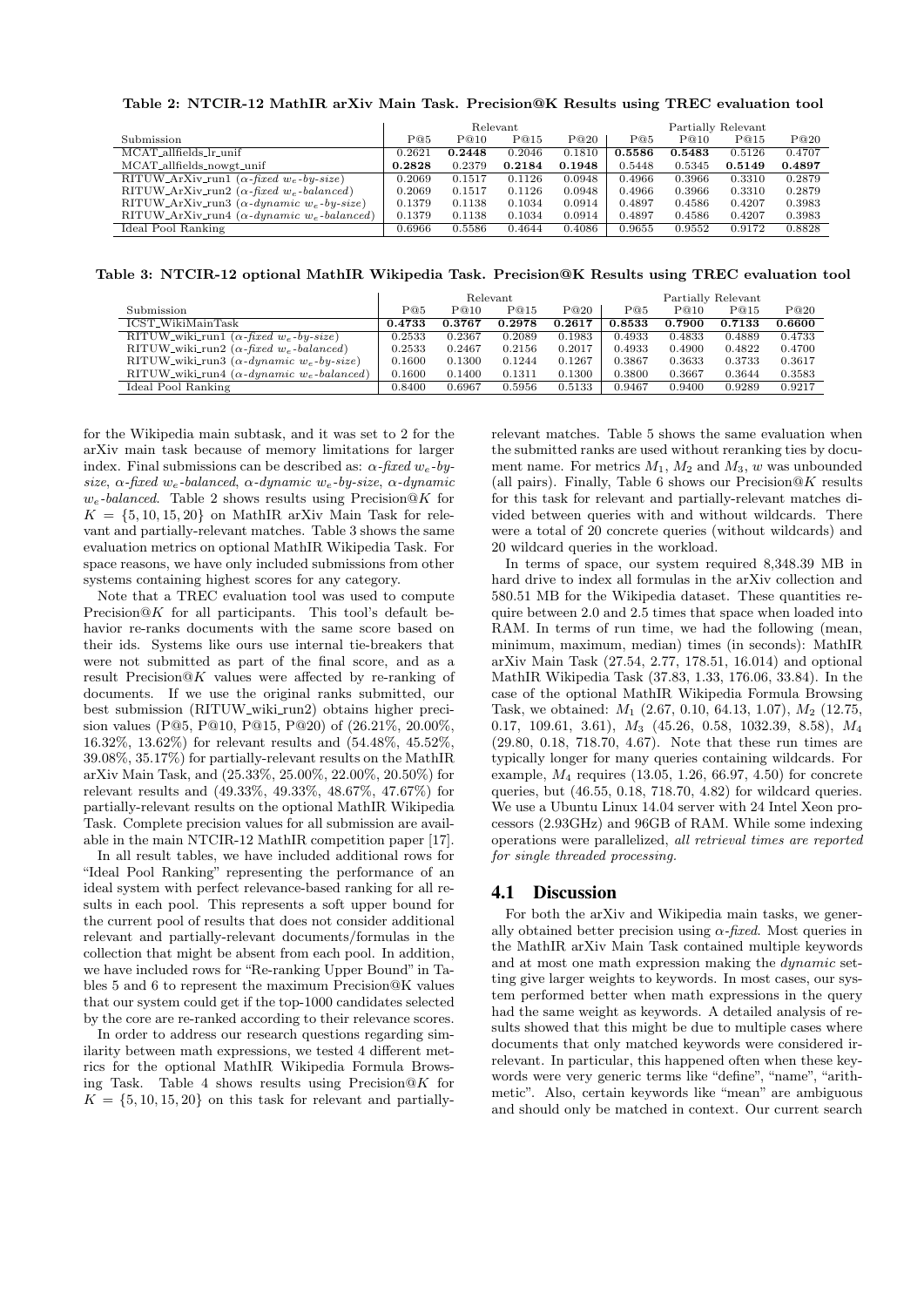#### Table 4: NTCIR-12 optional MathIR Wikipedia Formula Browsing Task. Precision@K Results using TREC evaluation tool

|                                   |        |        | Relevant |        | Partially Relevant |        |        |        |  |
|-----------------------------------|--------|--------|----------|--------|--------------------|--------|--------|--------|--|
| Submission                        | P@5    | P@10   | P@15     | P@20   | P@5                | P@10   | P@15   | P@20   |  |
| MCAT-browse_allfields_nowgt_unif  | 0.4900 | 0.3900 | 0.3317   | 0.2825 | 0.9100             | 0.8400 | 0.8067 | 0.7687 |  |
| $\text{RITUW-formula\_run1}(M_1)$ | 0.4150 | 0.3150 | 0.2650   | 0.2200 | 0.8100             | 0.7450 | 0.7117 | 0.6737 |  |
| RITUW-formula_run2 $(M_2)$        | 0.4250 | 0.3175 | 0.2567   | 0.2200 | 0.8150             | 0.7550 | 0.7200 | 0.6938 |  |
| RITUW-formula_run3 $(M_3)$        | 0.4400 | 0.3225 | 0.2700   | 0.2300 | 0.8400             | 0.7650 | 0.7317 | 0.7063 |  |
| $RITUW$ -formula_run4 $(M_4)$     | 0.4450 | 0.2925 | 0.2517   | 0.2200 | 0.8250             | 0.6825 | 0.6533 | 0.6100 |  |
| Ideal Pool Ranking                | 0.7900 | 0.6400 | 0.5383   | 0.4725 | 1.0000             | 1.0000 | 0.9933 | 0.98   |  |

Table 5: NTCIR-12 optional MathIR Wikipedia Formula Browsing Task. Precision@K Results using submitted ranks

|                                  |        |        | Relevant |        | Partially Relevant |        |        |        |  |
|----------------------------------|--------|--------|----------|--------|--------------------|--------|--------|--------|--|
| Submission                       | P@5    | P@10   | P@15     | P@20   | P@5                | P@10   | P@15   | P@20   |  |
| MCAT-browse_allfields_nowgt_unif | 0.5150 | 0.4050 | 0.3450   | 0.3000 | 0.9300             | 0.8650 | 0.8300 | 0.8012 |  |
| RITUW-formula_run1 $(M_1)$       | 0.4300 | 0.3400 | 0.2933   | 0.2450 | 0.8400             | 0.7800 | 0.7533 | 0.7225 |  |
| RITUW-formula_run2 $(M_2)$       | 0.4450 | 0.3675 | 0.3100   | 0.2687 | 0.8550             | 0.8125 | 0.7833 | 0.7638 |  |
| RITUW-formula_run3 $(M_3)$       | 0.4900 | 0.3750 | 0.3283   | 0.2812 | 0.8750             | 0.8175 | 0.7833 | 0.7563 |  |
| RITUW-formula_run4 $(M_4)$       | 0.4900 | 0.3750 | 0.3217   | 0.2937 | 0.9000             | 0.8250 | 0.8033 | 0.7762 |  |
| Re-ranking Upper Bound           | 0.7450 | 0.5625 | 0.4433   | 0.3700 | 1.0000             | 0.9925 | 0.9683 | 0.9375 |  |
| Ideal Pool Ranking               | 0.7900 | 0.6400 | 0.5383   | 0.4725 | 1.0000             | 1.0000 | 0.9933 | 0.9800 |  |

Table 6: NTCIR-12 optional MathIR Wikipedia Formula Browsing Task. Precision@K Results using ranks for concrete and wildcard queries

|            |                                      |        |        | Relevant |        | Partially Relevant |        |        |        |
|------------|--------------------------------------|--------|--------|----------|--------|--------------------|--------|--------|--------|
| Query Type | Submission                           | P@5    | P@10   | P@15     | P@20   | P@5                | P@10   | P@15   | P@20   |
|            | RITUW-formula_run1 $(M_1)$           | 0.4800 | 0.3550 | 0.2900   | 0.2375 | 0.9400             | 0.8850 | 0.8267 | 0.7950 |
| Concrete   | RITUW-formula_run2 $(M_2)$           | 0.4200 | 0.3300 | 0.2667   | 0.2300 | 0.9200             | 0.8550 | 0.8000 | 0.7700 |
|            | RITUW-formula_run3 $(M_3)$           | 0.5200 | 0.3500 | 0.2933   | 0.2500 | 0.9100             | 0.8600 | 0.8133 | 0.7750 |
|            | RITUW-formula_run4 $(M_4)$           | 0.5300 | 0.3700 | 0.3167   | 0.2775 | 0.9100             | 0.8250 | 0.8067 | 0.7700 |
|            | Re-ranking Upper Bound               | 0.7200 | 0.5400 | 0.4167   | 0.3375 | 1.0000             | 1.0000 | 0.9800 | 0.9325 |
|            | Ideal Pool Ranking                   | 0.7300 | 0.5800 | 0.4733   | 0.4000 | 1.0000             | 1.0000 | 0.9967 | 0.9800 |
|            | RITUW-formula_run1 $(M_1)$           | 0.3800 | 0.3250 | 0.2967   | 0.2525 | 0.7400             | 0.6750 | 0.6800 | 0.6500 |
| Wildcard   | RITUW-formula_run2 $(M_2)$           | 0.4700 | 0.4050 | 0.3533   | 0.3075 | 0.7900             | 0.7700 | 0.7667 | 0.7575 |
|            | RITUW-formula_run3 $(M_3)$           | 0.4600 | 0.4000 | 0.3633   | 0.3125 | 0.8400             | 0.7750 | 0.7533 | 0.7375 |
|            | $\text{RITUW-formula\_run4}$ $(M_4)$ | 0.4500 | 0.3800 | 0.3267   | 0.3100 | 0.8900             | 0.8250 | 0.8000 | 0.7825 |
|            | Re-ranking Upper Bound               | 0.7700 | 0.5850 | 0.4700   | 0.4025 | 1.0000             | 0.9850 | 0.9567 | 0.9425 |
|            | Ideal Pool Ranking                   | 0.8500 | 0.7000 | 0.6033   | 0.5450 | 1.0000             | 1.0000 | 0.9900 | 0.9800 |

for keywords in text does not consider context, order or proximity of matched keywords, which results in many irrelevant documents matching only keywords ranked very high.

In terms of weights assigned to each math expression in queries with multiple expressions, we found that there was not much difference between setting  $by - size$  and balanced. However, in the current query sets most queries contain only one math expression meaning that current data might not be enough to observe a difference if any exists. Analysis of queries with multiple expressions shows that, in many cases, a document is not considered relevant unless all math expressions are matched. The relevance of a math expression in a query is likely to depend on other factors.

Overall, our results show that simple linear combination of weights for keywords and math expressions is not enough for search, and that interactions between math expression and text in their context should be considered in the future.

We can compare our proposed similarity metrics using the results from the optional MathIR Wikipedia Formula Browsing Task shown in Tables 5. Note that for this analysis we only consider  $Precision@K$  produced by our ranks originally submitted. As expected, our core engine ranking  $(M_1)$  provides a baseline performance before re-ranking with slightly worse results than our re-ranking metrics. Overall, the Maximum Subtree Similarity  $(M_4)$  has the best performance of our four metrics. However, a detailed analysis separating concrete from wildcard queries shows that different metrics perform better under certain conditions (see Table 6).

For concrete queries,  $M_4$  performed best in terms of ranking the most relevant matches higher, but  $M_1$  was the best for partially relevant matches.  $M_4$  achieved better performance for relevant results because in many cases some expressions became exact matches after variable unification and were considered relevant by evaluators. In the case of disconnected exact sub-matches, our detailed matching algorithm enforces a connected component constraint and as a result some good candidates might be ranked low by the scoring functions  $M_2$ ,  $M_3$  and  $M_4$  based on the size of the largest sub-match. However, disconnected exact submatches tend to be good only if they appear on similar baselines. For example, for the query  $u+v+x+y+z$ , the match  $u+v-y+z$  might be considered acceptable, but  $\frac{u+v}{y+z}$  might not. Also,  $M_3$  and  $M_4$  increase the rank of smaller unified matches that often were considered to be less relevant than disconnected exact matches.

For wildcard queries, all metrics using wildcard expansion  $(M_2, M_3, M_4)$  performed better on average than the core engine  $(M_1)$  that only considers single symbol matches. In terms of relevant matches, the gap between these three metrics that consider wildcard expansion is small. At the level